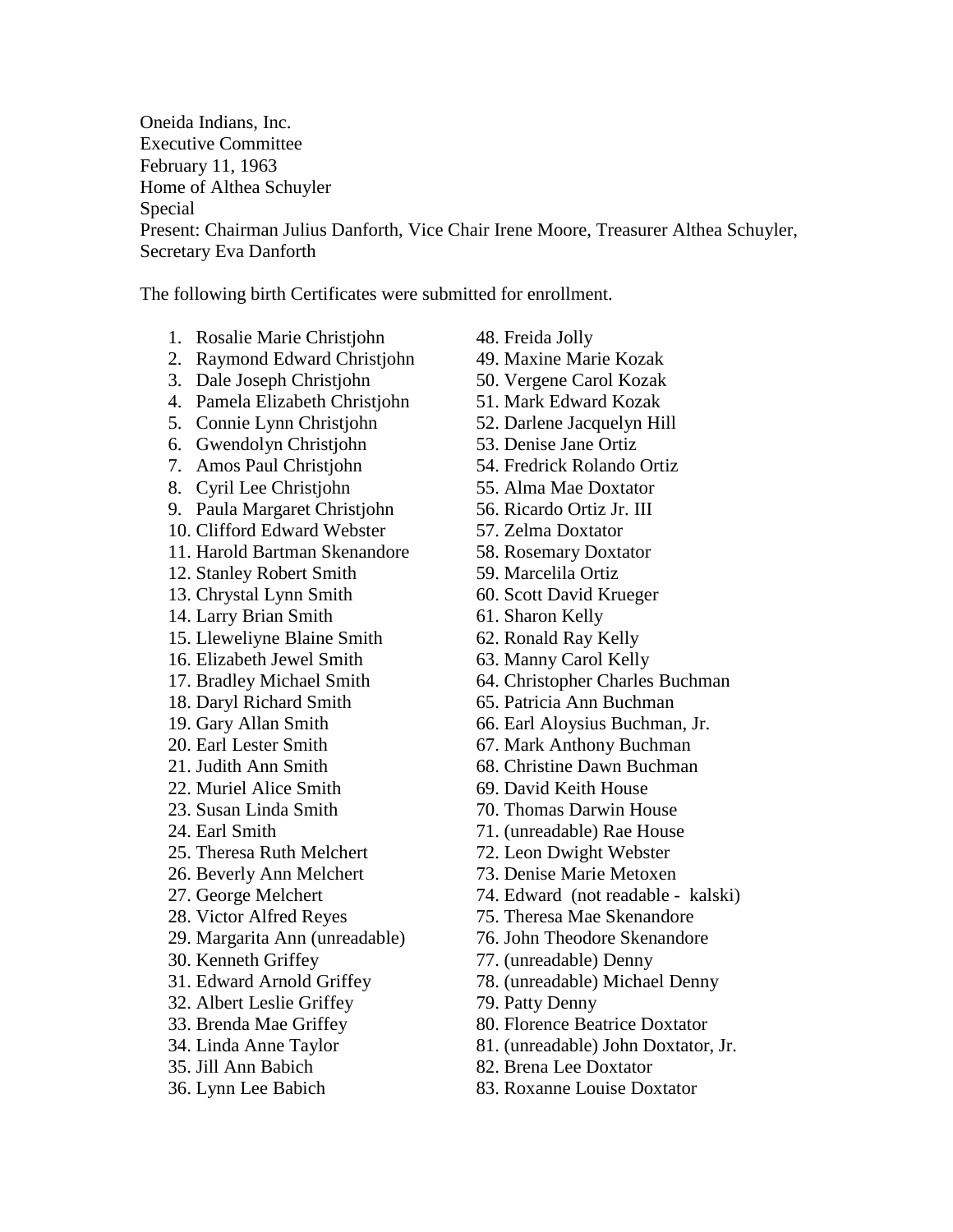37. Paul Francis Stevens 84. Patricia Ann Santiago 39. Donna Jean Antone 86. Dennis Lee Skenandore 41. Victoria Ann Antone 88. Carol Diane Skenandore 42. Raymond Ear Smith 89. Janine Skenandore 44. Lillian Mae Skenandore 91. Caroline Hill 46. Judith Ann John 93. Billie Marie Messner 47. Michael La Reins Kozak 94. Anthony Joseph Messner 95. Susan Marie Messner 157. Jefferey (unreadable) 97. Arlene Marie Ortega 159. Lynn Ann Metoxen 98. Mary Anne Ortega 160. Sandra Lee Metoxen 99. David Arthur Ortega 161. Diane Mae Doxtater 100. Keith Wayne Skenandore 162. Doreen Ann Doxtater 101. Artley Murray Skenandore, Jr. 163. Karen Jean Doxtater 102. Debra Jean Skenandore 164. Mary Sharon Doxtater 103. David Raymond Skenandore 165. John Andrew Doxtater 104. Elaine Marie Skenandore 166. Terrance Doxtater 105. Robert Lee Skenandore 167. Cheryl Lee Cooper 107. Renee Lee Lopez 169. William John Danforth 108. Richard Lopez, Jr. 170. Jacalyn Marie Danforth 110. Carla Jean Lopez 172. Gerald David Danforth 112. James Richard Huff 174. Erwin Robert Danforth 113. Margie Elien Huff 175. Wayne Jeffrey Danforth 114. Heidi Joanne Huff 176. Ingrid Fonda Danforth 115. Virginia Mae Huff 177. Paul Frederick Danforth 117. Trudell Annette Orosco 179. Matt Joseph Antone 119. Levina Joan Orosco 181. Jean C. Skenandore 120. Thomas Elvin Orosco 182. Calvin Lee Skenandore 123. Janice Eileen Anderson 185. Leonard Skenandore 124. Robert Darwin Ninham 186. Joanne Skenandore 126. Robert Allen Skenandore 188. Leroy Skenandore 127. Myrna Lynn Archiquette 189. Boni Marie Skenandore 128. Pamela Jean Archiquette 190. Beverly Jean Powell

38. Robert Louis Antone 85. Charles Bradley Skenandore 40. Richard James Antone 87. Sharon Nancy Skenandore 43. Charles Elijah Smith 90. Bernard Michael Metoxen 45. Jacqueline Lee John 92. William Howard Messner 96. Mary Ann Messner 158. Daniel Joseph Markovich 106. Debra Ann Skenandore 168. Stephen Michael Danforth 109. Sherry Lynn Lopez 171. Reynold Thomas Danforth 111. Karin Gaye Lopez 173. Carmen Brenda Danforth 116. Jacqueline Karen (unreadable) 178. Earl James Skenandore, Jr. 118. Guadalupe Juan Orosco 180. Donald Elias Skenandore 121. Leyne Coray Cornelius 183. Christine Lou Skenandore 122. Donal Michael Anderson 184. Florence M. Skenandore 125. Clyde Joseph Ninham 187. Darlene Faith Skenandore